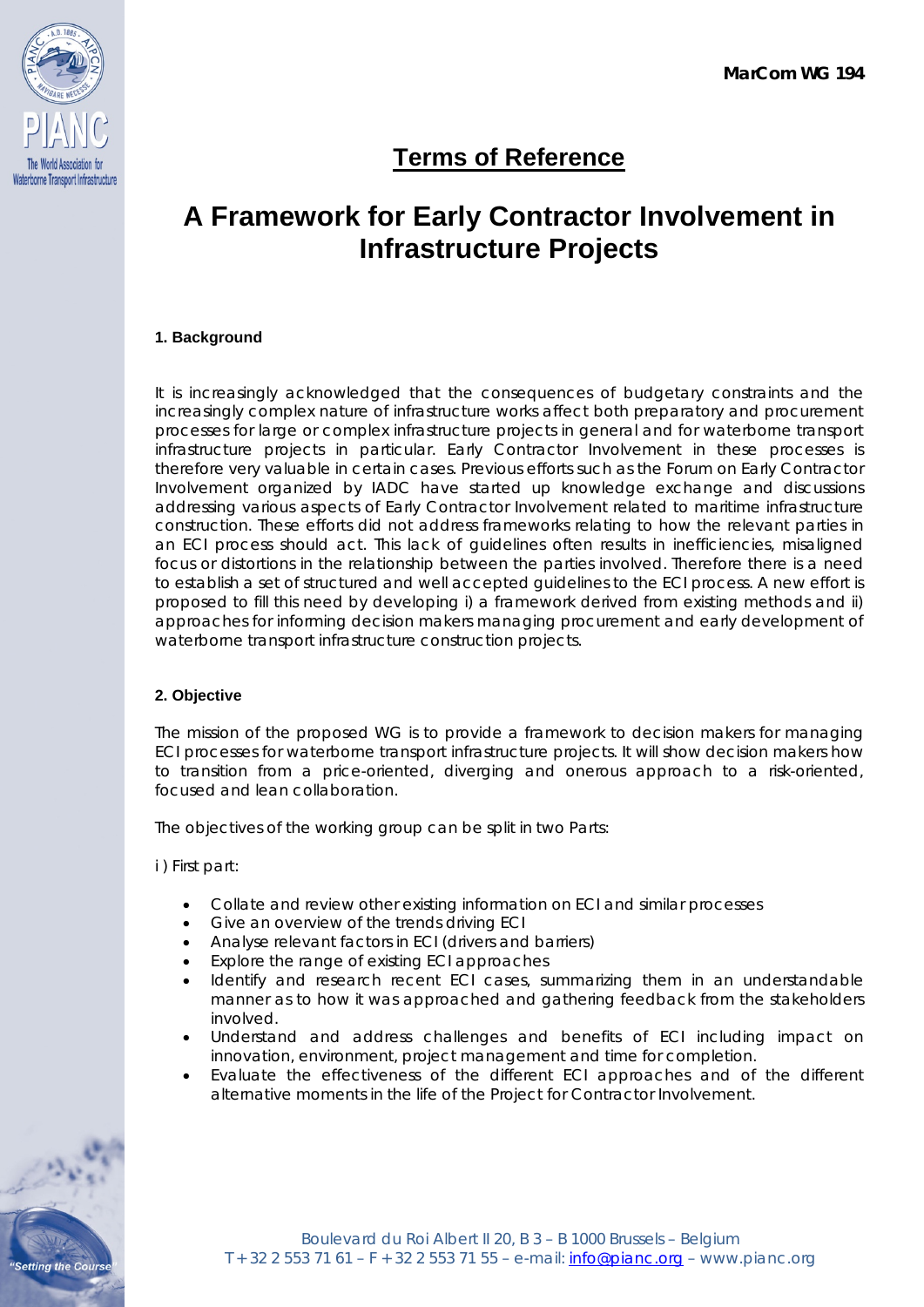• ECI analysed from the point of view of different regulations on procurement of infrastructure projects (EU Directive 2014/24, regulations from USA, Japan, etc.)

ii ) Second part:

- Develop guidance for decision makers to define feasibility/appropriateness, objectives and scope when starting up an ECI
- Develop a reference framework that deals with responsibilities and conduct between the stakeholders (e.g. a code of conduct, a template cooperation agreement)

#### **3. Earlier Reports to be reviewed**

The ECI Framework report will integrate current knowledge from existing frameworks, such as those recently developed by the IADC report on "Public Procurement Rules in the European Union and Early Contractor Involvement". It can build on the IPPC report "ECI: A new Strategy for buying the best in infrastructure development in the Netherlands" and show decision makers how to select a framework that aligns all parties towards a more efficient and focused ECI process.

The WG will review the following PIANC WG Reports:

- InCom WG 21-2005 "Economic aspects of inland waterways"
- InCom WG 25-2013 "Maintenance and Renovation of Navigation Infrastructure"
- MarCom WG 31-1998 "Life Cycle Management of Port Structures General principles"
- MarCom WG 103-2008 "Life Cycle Management of Port Structures Recommended practice for implementation"
- InCom WG 110-2010 "Governance Organisation and Management of River Ports"
- InCom WG 129-2013 "Waterway Infrastructure Asset Maintenance Management"
- EnviCom WG 143-2013 "Initial Assessment of Environmental Effects and Navigation and Infrastructure Projects"
- EnviCom WG 150-2014 "Sustainable Ports A Guide for Port Authorities"
- MarCom WG 158-2014 "Masterplans for the Development of existing Ports"
- EnviCom TG3-2008 "Climate Change and Navigation: A review of Climate Change drivers, impacts, response and mitigation"

The Working Group will agree the range of other national and international reports and publications to be reviewed.

#### **4. Scope**

The scope of the group will extend to maritime and civil infrastructure. The report should include case studies, identify good practices in the management of Early Contractor Involvement and provide frameworks to manage ECI.

It is suggested that the Working Group addresses the following topics: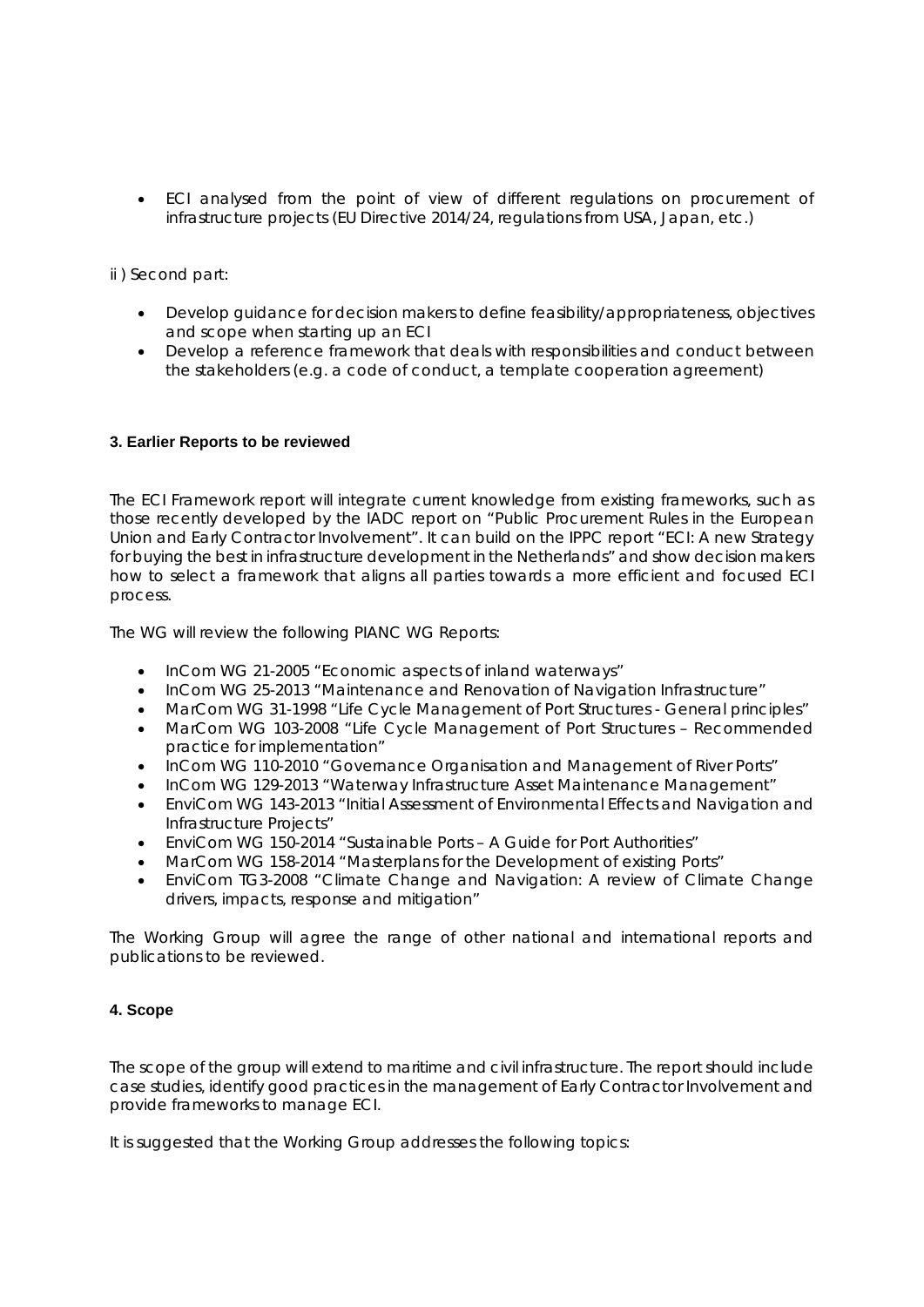- Relevance of the regulatory framework regarding contracting civil and waterborne infrastructure projects. Compliance issues.
- Impact on Risk Management, Life Cycle Assessment, and relations with stakeholders.
- Advantages for innovative solutions and environmental improvement: possibilities for a "Working with Nature" approach.
- Advantages at a planning stage, prior to EIA.
- Impact of Performance Specifications from the earliest stage versus Technical Solution driven approaches with detailed Technical Specifications.
- Transparency and confidentiality: How to address this topic.
- Objective criteria for awarding the contract.
- Impact on Tender Costs.
- The impact of BIM, Lean Management and similar tools on ECI.

#### **5. Intended Product**

The outcomes will be presented in a well-structured and practical guidance document targeted at the waterborne transport infrastructure development sector. The document will be suitable for use by senior managers and decision makers. It will also provide reference frameworks such as a code of conduct for practitioners but it will not be a detailed technical handbook.

The resulting report should comprise:

- An introduction to ECI, providing an appropriate level of background information, including definitions of different approaches falling under the ECI definition, benefits and challenges,
- An analysis of the existing approaches and their effectiveness to deal with the challenges and seize the benefits, exemplified by relevant cases and feedback from stakeholders.
- A guideline on selection of ECI + defining goals & scope.
- A set of reference frameworks addressing all relevant aspects in the relationship between client and contractor such as conduct, liabilities and responsibilities: a Code of Conduct, a form for 'ECI cooperation agreement', etc.
- A list of relevant existing national and international publications.

#### **6. Partners and associated activities**

Partnership shall be set up with relevant Sister Associations as IADC, IAPH, etc. Other international associations that may have a similar interest and are viable to contribute should be sought for participation as Consultants and Contractors Associations.

The Group will draw on the practical experience and expertise of its members, and on international experience accessed through a proposed series of 2-3 facilitated regional workshops.